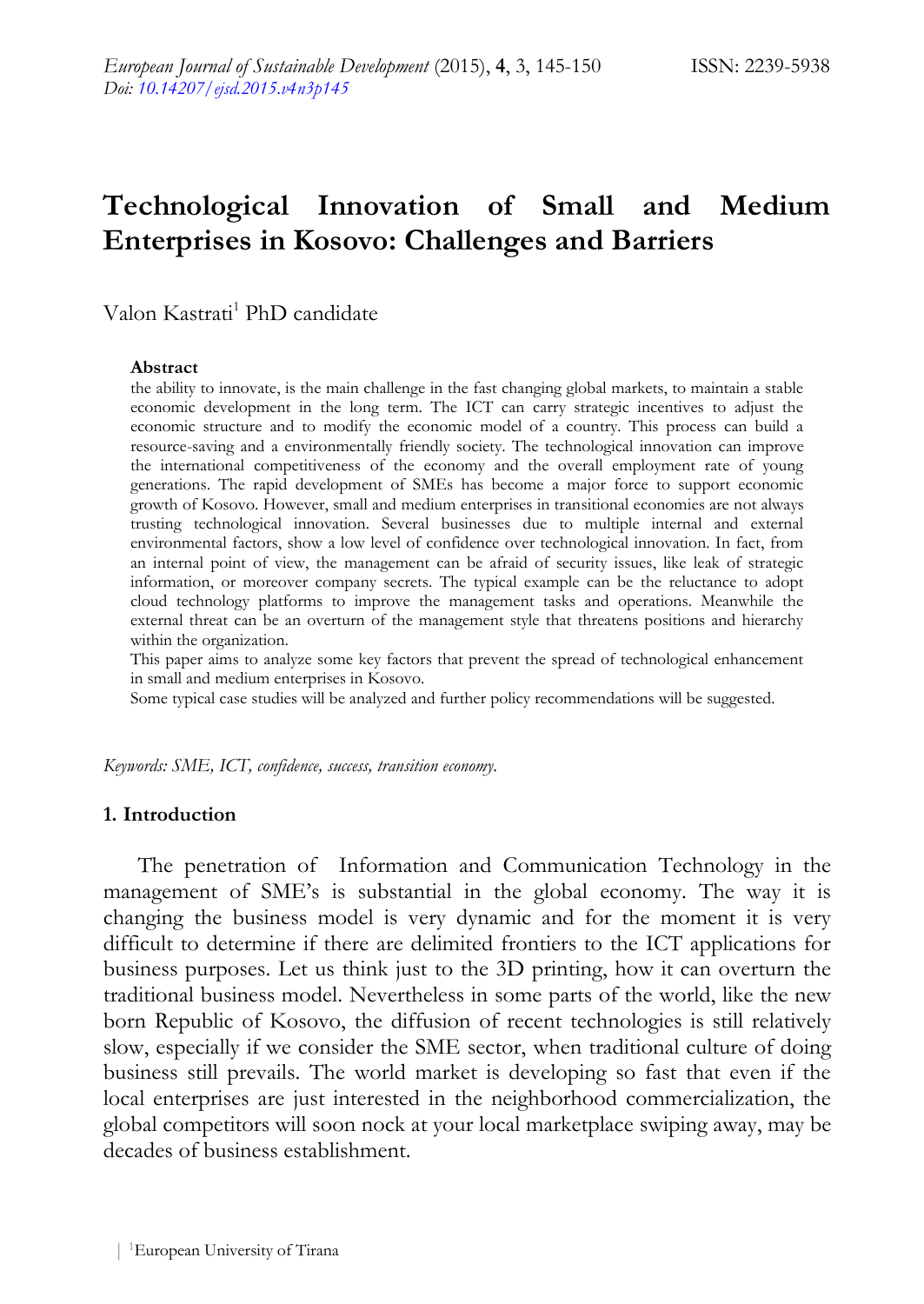Anyway to specific manufacturing sectors and processes, sometimes the intensive or recent technology can't bring any further improvement, if not can create inferior quality standards. Possible examples are EU certifications like PDO, PGI (Bureau 2003), where implementation of traditional (or primitive) technology is the key to the success (Mora 2009). This principles can apply easily to agricultural firms, or agro-industrial firms. Anyway other artesian manufacturers can benefit from this "competitive" slow motion technology of production. When it comes to trading gears, should not be any reasonable impediment to the firm from using social media to promote the goods, or to use cloud computing to manage sales, HR, website analytics, data intelligence etc. So the basic question is to what extend the Information Technology can be benefic to the company growth? What are the limits of applications, and what is the priority ranking of some recent technologies.

### **2. Methodology**

We used mainly the information collected through 45 interviews of relatively successful SME entrepreneurs, and 38 interviews of failed or in process of failure entrepreneurs. The results were crosschecked between them in order to provide a better panorama of the potential ranking of priorities in the running of the SME.

The distribution of the interviews were mainly focused in the region of Pristina (23) and Peja (18) as described in figure 1, without excluding also the other regions from the survey. The size of the selected companies were less than 50 employers. This choice does not follow the World Bank definition (up to 99 employers), anyway due to the characteristics of this particular region other authors apply different definition measures of the SME's (Hauser, 2005).



*Figure 1. Geographical Distribution of the survey*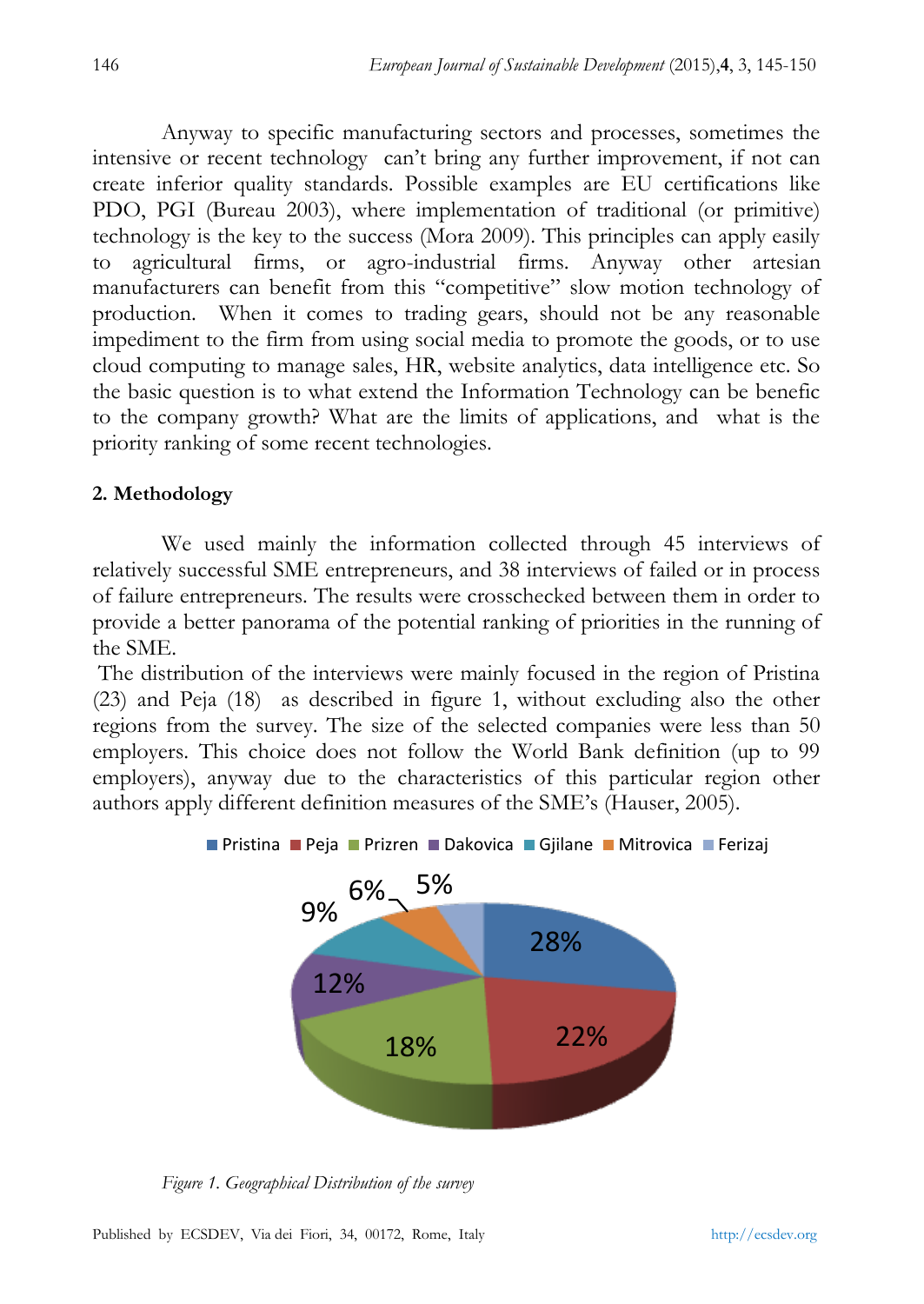

*Figure 2. Distribution of SME's by Sector (survey)*

In the second figure is showed the distribution of SME's by sector, trying to track a proxy of the population ratios. The main sector is the Service compartment with 38% of interviewed companies, the rest of the sectors is represented by close ratio between 12% Construction and 18% Transport.

| $\frac{1}{2}$ rono $\frac{1}{2}$ recembers of $\frac{1}{2}$ rooms.<br><b>Technological Tool</b> | Group $A^1$<br>$(\%)$ | Group $B^2$<br>$(\%)$ |
|-------------------------------------------------------------------------------------------------|-----------------------|-----------------------|
| Communication<br>Ι.                                                                             |                       |                       |
| Email<br>a.                                                                                     | 64                    | 57                    |
| Telephone<br>b.                                                                                 | 100                   | 100                   |
| Messengers/Chat<br>c.                                                                           | 45                    | 38                    |
| Fax:<br>d.                                                                                      | 46                    | 57                    |
|                                                                                                 |                       |                       |
| Н.<br>Web technologies                                                                          |                       |                       |
| Company Web Page<br>a.                                                                          | 46                    | 35                    |
| Web analytics<br>b.                                                                             | 33                    | 19                    |
| E-commerce<br>c.                                                                                | 26                    | 20                    |
| <b>Social Networks</b><br>d.                                                                    | 63                    | 45                    |
| Pay Pal<br>e.                                                                                   | 26                    | 20                    |
| <b>Online Banking</b><br>f.                                                                     | 32                    | 16                    |
| Mobile applications<br>g.                                                                       | 15                    | 7                     |
|                                                                                                 |                       |                       |
| III.<br><b>Cloud Computing</b>                                                                  |                       |                       |
| <b>ERP</b> system<br>a.                                                                         | 38                    | 21                    |
| HR<br>b.                                                                                        | 28                    | 26                    |
| Pay-roll<br>c.                                                                                  | 78                    | 72                    |

**Table 1.** Responses to the question if the company is implementing the following technology (% of Yes)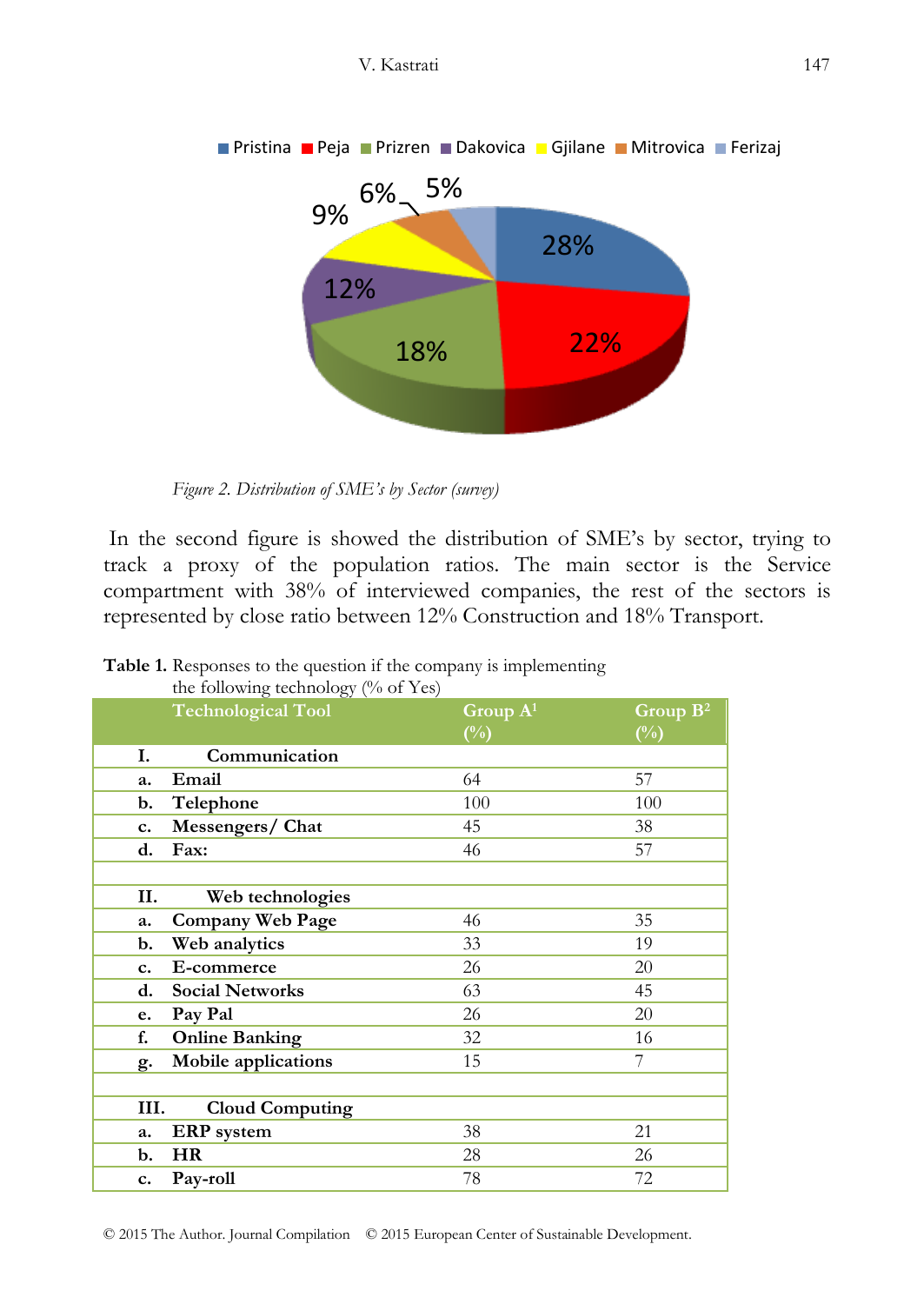*<sup>1</sup>Companies having a positive revenue in the past 5 five years. <sup>2</sup>Companies declared failed or in the process of failure. Source: Survey data*

### **3. Results and Interpretation**

The main results of the survey are aggregated in Table 1. It is clear that the diffusion of some communication tools is not under discussion any more, like the telephone and e-mail can be considered indispensable in the running of a SME or generally any kind of Business. In the area of communication technologies seem to be no significant difference between the ratios of group A and B. It is important to emphasize that in both groups there are still some 34% and 43% of companies that do not use e-mail for communications. The presence of agricultural firms to a certain extend is justified, but also some other firms like transport were ignoring email communication at all. Surprisingly the fax usage was more accentuated in the group B companies, may be as a sign of an obsolete technology.

Web Technologies reveal some important patterns of difference between the two groups. The main difference is the social network activity, that can be for communication purposes, marketing, public outreach, PR etc. The difference is about 18 points in percentage representing the very simple signal of a shifting business environment. It is important to note that some companies do not have any web page at all but they have a Facebook or Twitter account. The penetration of E-commerce is still at a premature status, due to some financial constraints that Kosovo is facing from the lack of full recognition as an independent state. This apply also to the E-banking, or PayPal applications. Finally some companies are adventuring in the mobile applications customized for their business, mainly in the group  $A(15\%)$ .

## **4. Typical constrains**

## **4.1 The costs**

Generally the main obstacle to implement new technologies seems to be the cost of implementation, migration, running and maintenance. The SME's cannot cover the multiple burdens of implementing the technology. Generally the outsourcing seems to be the main solution (57%) anyway some companies rely totally on their own resources, typically run by young entrepreneurs or young members of the family (family run business). The results of the table 2 show that the outsourcing of ICT implementation is completely indifferent between group A and B. The main factor influencing the outsourcing component seems to be the geographical location. Companies located in Pristina seem to be more eager to utilize outsourcing resources rather than own.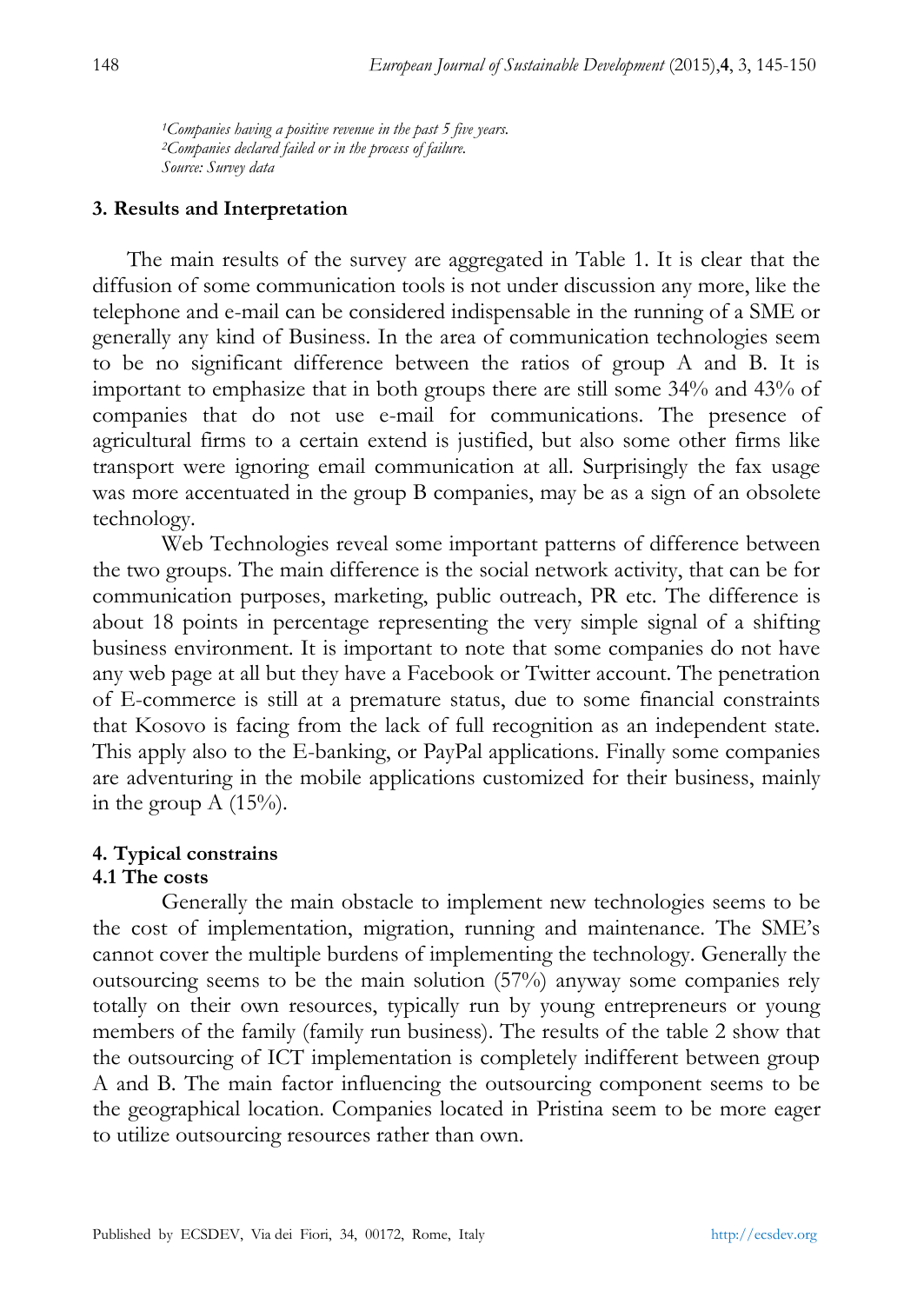| Table 2 Percent of firms using technology from outsourcing companies* |             |             |  |
|-----------------------------------------------------------------------|-------------|-------------|--|
| Region                                                                | Group $A^1$ | Group $B^2$ |  |
| Pristina                                                              | 62          | 69          |  |
| Prizreni                                                              | 46          | 38          |  |
| Ferizaj                                                               | 28          | 31          |  |
| <b>DAkovica</b>                                                       | 35          | 33          |  |
| Gnjilane                                                              | 38          | 39          |  |
| Mitrovica                                                             | 32          | 30          |  |
| Peja                                                                  |             | 26          |  |

*\*At least 5% of the total costs of the company*

*<sup>1</sup>Companies having a positive revenue in the past 5 five years. <sup>2</sup>Companies declared failed or in the process of failure.*

#### **4.2 Information Asymmetry**

The skepticism related to new technologies is a typical factor accompanying this global processes. From an internal point of view, the management can be concerned of security issues, like leak of strategic information, or moreover company secrets. Meanwhile the external threat can be an overturn of the management style that threatens business as usual culture within the organization. To the question if the security issues where a major concern to implementing ICT within the company Table 3, the responses where quite different from region to region. But Pristina (28%) as a metropolitan capital had the tendency to be more confident, along Prizreni (36%). Meanwhile the highest hesitation was in Gnjilane(61%) considering a major concern the SME security, among running SME's. Considering that this is a subjective post occurrence question, the reliability of group B answers is to be evaluated with caution. Also from this table the main difference is just geographical location, meanwhile the difference between groups is still not significant.

| Table 3 Percent of firms answering YES                                       |             |                  |  |  |
|------------------------------------------------------------------------------|-------------|------------------|--|--|
| Is the security issue a major concern to implementing ICT within the company |             |                  |  |  |
| Region                                                                       | Group $A^1$ | Grou             |  |  |
|                                                                              |             | p B <sup>2</sup> |  |  |
| Pristina                                                                     | 28          | 34               |  |  |
| Prizreni                                                                     | 36          | 27               |  |  |
| Ferizaj                                                                      | 42          | 39               |  |  |
| <b>Đ</b> Akovica                                                             | 38          | 39               |  |  |
| Gnjilane                                                                     | 61          | 46               |  |  |
| Mitrovica                                                                    | 57          | 43               |  |  |
| Peja                                                                         | 49          | 32               |  |  |

*<sup>1</sup>Companies having a positive revenue in the past 5 five years. <sup>2</sup>Companies declared failed or in the process of failure.*

### **Conclusion**

The barriers to ICT implementation in Kosovo SME's are multiple, some of them relate directly to objective obstacles, like activation or maintenance costs, but some other barriers are directly connected to culture and lack of clear information about the potential settlement for the SME. Some significant benefits are confirming the thesis of